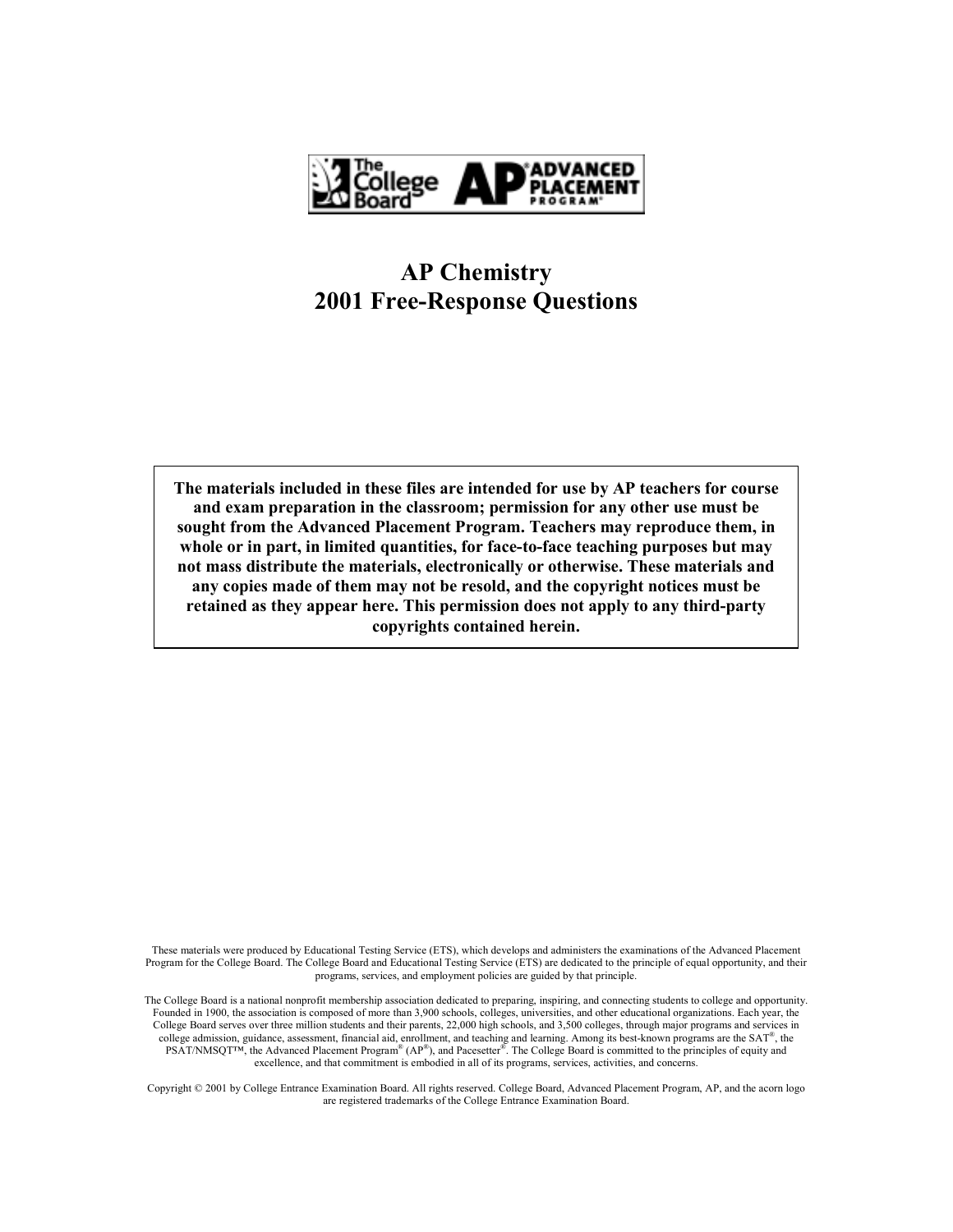INFORMATION IN THE TABLE BELOW AND IN THE TABLES ON PAGES 3-5 MAY BE USEFUL IN ANSWERING THE QUESTIONS IN THIS SECTION OF THE EXAMINATION.

| DO NOT DETACH FROM BOOK. | THE ELEMENTS<br>UH <sub></sub><br>ERIODIC TABLE | $\mathcal{L}$ | He             | 4.0026 | $\overline{a}$<br>$\sigma$<br>$\infty$<br>$\circ$<br>5 | $\mathbf{\Sigma}$<br>$\mathbf{F}$<br>$\bullet$<br>Z<br>$\bigcup$<br>B | 20.179<br>19.00<br>16.00<br>14.007<br>12.011<br>10.811 | 18<br>$\overline{17}$<br>$\overline{16}$<br>15<br>$\vec{a}$<br>13 | Ar<br>$\overline{C}$<br>$\boldsymbol{\omega}$<br>$\mathbf{r}$<br>$\ddot{\bm{z}}$<br>$\mathbf{z}$ | 39.948<br>35.453<br>32.06<br>30.974<br>28.09<br>26.98 | 36<br>35<br>34<br>33<br>32<br>$\overline{31}$<br>$30\,$<br>29<br>28<br>27 | Kr<br>Br<br>Se<br>As<br>$G$ e<br>Ga<br>$\mathbf{Zn}$<br>$\mathbf{5}$<br>Ż<br>$\mathbf{C}$ | 83.80<br>79.90<br>78.96<br>74.92<br>72.59<br>69.72<br>65.39<br>63.55<br>58.69<br>58.93 | 54<br>53<br>52<br>$\overline{51}$<br>${\mathsf S}0$<br>49<br>48<br>47<br>$\frac{4}{6}$<br>45 | Xe<br>Te<br>$\overline{\mathbf{S}}$<br>Sn<br>$\mathbf{u}$<br>$C_{\mathbf{d}}$<br>$\mathbf{A}\mathbf{g}$<br>P <sub>d</sub><br>Rh | 131.29<br>126.91<br>127.60<br>121.75<br>118.71<br>114.82<br>112.41<br>107.87<br>106.42<br>102.91 | $86\,$<br>85<br>84<br>83<br>$82\,$<br>$\overline{8}1$<br>$\rm 80$<br>79<br>$78\,$<br>77 | Rn<br>$\mathbf{M}$<br>$\mathbf{P}_{\mathbf{O}}$<br>$\ddot{\mathbf{B}}$<br>P <sub>b</sub><br>$\Box$<br>Hg<br>Au<br>$\mathbf{r}$<br>$\mathbf{H}$ | (222)<br>(210)<br>(209)<br>208.98<br>207.2<br>204.38<br>200.59<br>196.97<br>195.08<br>192.2 | 112<br>$\Xi$<br>110<br>109 | §Not yet named<br>$\infty$<br>S<br>$\infty$<br>Nt | (277)<br>(272)<br>(269)<br>(266) | $\overline{71}$<br>70<br>69<br>68<br>67<br>66<br>65<br>64<br>63 | Lu<br>$\mathbf{Y}$<br>Tm<br>$E_{\mathbf{r}}$<br>H <sub>0</sub><br>Ŋy<br>Tb<br>Gd<br>Eu | 174.97<br>173.04<br>168.93<br>167.26<br>164.93<br>162.50<br>158.93<br>157.25<br>151.97 | 103<br>102<br>101<br>100<br>$66\,$<br>$\boldsymbol{98}$<br>57<br>96<br>95 | Ë<br>$\mathbf{z}^{\bullet}$<br>Md<br>Fm<br>$E_{\mathbf{S}}$<br>Cf<br>Bk<br>$\mathbb{E}$<br>Am | (260)<br>(259)<br>(258)<br>(257)<br>(252)<br>(251)<br>(247)<br>(247)<br>(243) |
|--------------------------|-------------------------------------------------|---------------|----------------|--------|--------------------------------------------------------|-----------------------------------------------------------------------|--------------------------------------------------------|-------------------------------------------------------------------|--------------------------------------------------------------------------------------------------|-------------------------------------------------------|---------------------------------------------------------------------------|-------------------------------------------------------------------------------------------|----------------------------------------------------------------------------------------|----------------------------------------------------------------------------------------------|---------------------------------------------------------------------------------------------------------------------------------|--------------------------------------------------------------------------------------------------|-----------------------------------------------------------------------------------------|------------------------------------------------------------------------------------------------------------------------------------------------|---------------------------------------------------------------------------------------------|----------------------------|---------------------------------------------------|----------------------------------|-----------------------------------------------------------------|----------------------------------------------------------------------------------------|----------------------------------------------------------------------------------------|---------------------------------------------------------------------------|-----------------------------------------------------------------------------------------------|-------------------------------------------------------------------------------|
|                          |                                                 |               |                |        |                                                        |                                                                       |                                                        |                                                                   |                                                                                                  |                                                       |                                                                           |                                                                                           |                                                                                        |                                                                                              |                                                                                                                                 |                                                                                                  |                                                                                         |                                                                                                                                                |                                                                                             |                            |                                                   |                                  |                                                                 |                                                                                        |                                                                                        |                                                                           |                                                                                               |                                                                               |
|                          |                                                 |               |                |        |                                                        |                                                                       |                                                        |                                                                   |                                                                                                  |                                                       |                                                                           |                                                                                           |                                                                                        |                                                                                              |                                                                                                                                 |                                                                                                  |                                                                                         |                                                                                                                                                |                                                                                             |                            |                                                   |                                  |                                                                 |                                                                                        |                                                                                        |                                                                           |                                                                                               |                                                                               |
|                          |                                                 |               |                |        |                                                        |                                                                       |                                                        |                                                                   |                                                                                                  |                                                       |                                                                           |                                                                                           |                                                                                        |                                                                                              |                                                                                                                                 |                                                                                                  |                                                                                         |                                                                                                                                                |                                                                                             |                            |                                                   |                                  |                                                                 |                                                                                        |                                                                                        |                                                                           |                                                                                               |                                                                               |
|                          |                                                 |               |                |        |                                                        |                                                                       |                                                        |                                                                   |                                                                                                  |                                                       |                                                                           |                                                                                           |                                                                                        |                                                                                              |                                                                                                                                 |                                                                                                  |                                                                                         |                                                                                                                                                |                                                                                             |                            |                                                   |                                  |                                                                 |                                                                                        |                                                                                        |                                                                           |                                                                                               |                                                                               |
|                          |                                                 |               |                |        |                                                        |                                                                       |                                                        |                                                                   |                                                                                                  |                                                       | 26                                                                        | $\mathbf{F}$ e                                                                            | 55.85                                                                                  | $\ddot{4}$                                                                                   | $\mathbf{R}$ u                                                                                                                  | 101.1                                                                                            | 76                                                                                      | $\mathbf{S}$                                                                                                                                   | 190.2                                                                                       | 108                        | Hs                                                | (265)                            | 62                                                              | Sm                                                                                     | 150.4                                                                                  | 64                                                                        | $\mathbf{p}$                                                                                  | (244)                                                                         |
|                          |                                                 |               |                |        |                                                        |                                                                       |                                                        |                                                                   |                                                                                                  |                                                       | 25                                                                        | $\sum_{i=1}^{n}$                                                                          | 54.938                                                                                 | 43                                                                                           | $\mathbf{T} \mathbf{c}$                                                                                                         | (98)                                                                                             | 75                                                                                      | Re                                                                                                                                             | 186.21                                                                                      | 107                        | Bh                                                | (262)                            | $\overline{61}$                                                 | Pm                                                                                     | (145)                                                                                  | 93                                                                        | $\mathbf{z}$                                                                                  | 237.05                                                                        |
|                          |                                                 |               |                |        |                                                        |                                                                       |                                                        |                                                                   |                                                                                                  |                                                       | $\overline{24}$                                                           | $\mathbf{C}$                                                                              | 52.00                                                                                  | 42                                                                                           | $\mathbf{M}$                                                                                                                    | 95.94                                                                                            | $74$                                                                                    | $\triangleright$                                                                                                                               | 183.85                                                                                      | 106                        | $\mathbf{g}_{\mathbf{S}}$                         | (263)                            | $60\,$                                                          | $\mathbf{z}$                                                                           | 144.24                                                                                 | 92                                                                        | $\Box$                                                                                        | 238.03                                                                        |
|                          | 口                                               |               |                |        |                                                        |                                                                       |                                                        |                                                                   |                                                                                                  |                                                       | 23                                                                        |                                                                                           | 50.94                                                                                  | $\overline{41}$                                                                              | $\sum_{s=1}^{5} \frac{1}{s}$                                                                                                    |                                                                                                  |                                                                                         |                                                                                                                                                | $\frac{180.95}{105}$                                                                        |                            | $\overline{\mathbf{D}}$                           | (262)                            | 59                                                              | $\mathbf{P}_{\mathbf{r}}$                                                              | 140.91                                                                                 | $\overline{5}$                                                            | $\mathbf{P}_{\mathbf{a}}$                                                                     | 232.04 231.04                                                                 |
|                          |                                                 |               |                |        |                                                        |                                                                       |                                                        |                                                                   |                                                                                                  |                                                       | 22                                                                        | Ë                                                                                         | 47.90                                                                                  | $\Theta$                                                                                     | $\mathbf{Z}$                                                                                                                    | 91.22                                                                                            | $\overline{z}$                                                                          | Hf                                                                                                                                             | 178.49                                                                                      | $104$                      | $\mathbf{R}^{\mathrm{f}}$                         | (261)                            | 58                                                              | $\mathbf{C}$ e                                                                         | 140.12                                                                                 | $90\,$                                                                    | Ê                                                                                             |                                                                               |
|                          |                                                 |               |                |        |                                                        |                                                                       |                                                        |                                                                   |                                                                                                  |                                                       | $\overline{21}$                                                           | $\mathbf{S}$                                                                              | 44.96                                                                                  | $\overline{\mathbf{39}}$                                                                     | Y                                                                                                                               | 88.91                                                                                            | 57                                                                                      | $\sum_{i=1}^{n}$                                                                                                                               | 138.91                                                                                      | 89                         | $\mathbf{A}^{\dagger}$                            | 227.03                           |                                                                 |                                                                                        |                                                                                        |                                                                           |                                                                                               |                                                                               |
|                          |                                                 |               |                |        | 4                                                      | Be                                                                    | 9.012                                                  | $\overline{c}$                                                    | Mg                                                                                               | 24.30                                                 | $\overline{20}$                                                           | $\mathbf{C}$ a                                                                            | 40.08                                                                                  | 38                                                                                           | $\mathbf{S}\mathbf{r}$ 87.62                                                                                                    |                                                                                                  | 56                                                                                      | Ba                                                                                                                                             | 137.33                                                                                      | 88                         | Ra                                                | 226.02                           |                                                                 | *Lanthanide Series                                                                     |                                                                                        |                                                                           | †Actinide Series                                                                              |                                                                               |
|                          |                                                 |               | $\blacksquare$ | 1.0079 |                                                        | $\ddot{\mathbf{u}}$                                                   | 6.941                                                  | $\Box$                                                            | $\mathbf{z}$                                                                                     | 22.99                                                 | $\overline{19}$                                                           | $\overline{\mathbf{K}}$                                                                   | 39.10                                                                                  | 37                                                                                           | $\mathbf{R}$                                                                                                                    | 85.47                                                                                            | 55                                                                                      | $\mathbf{C}^{\mathbf{S}}$                                                                                                                      | 132.91                                                                                      | 87                         | $\mathbf{F}$                                      | (223)                            |                                                                 |                                                                                        |                                                                                        |                                                                           |                                                                                               |                                                                               |

DO NOT DETACH FROM BOOK.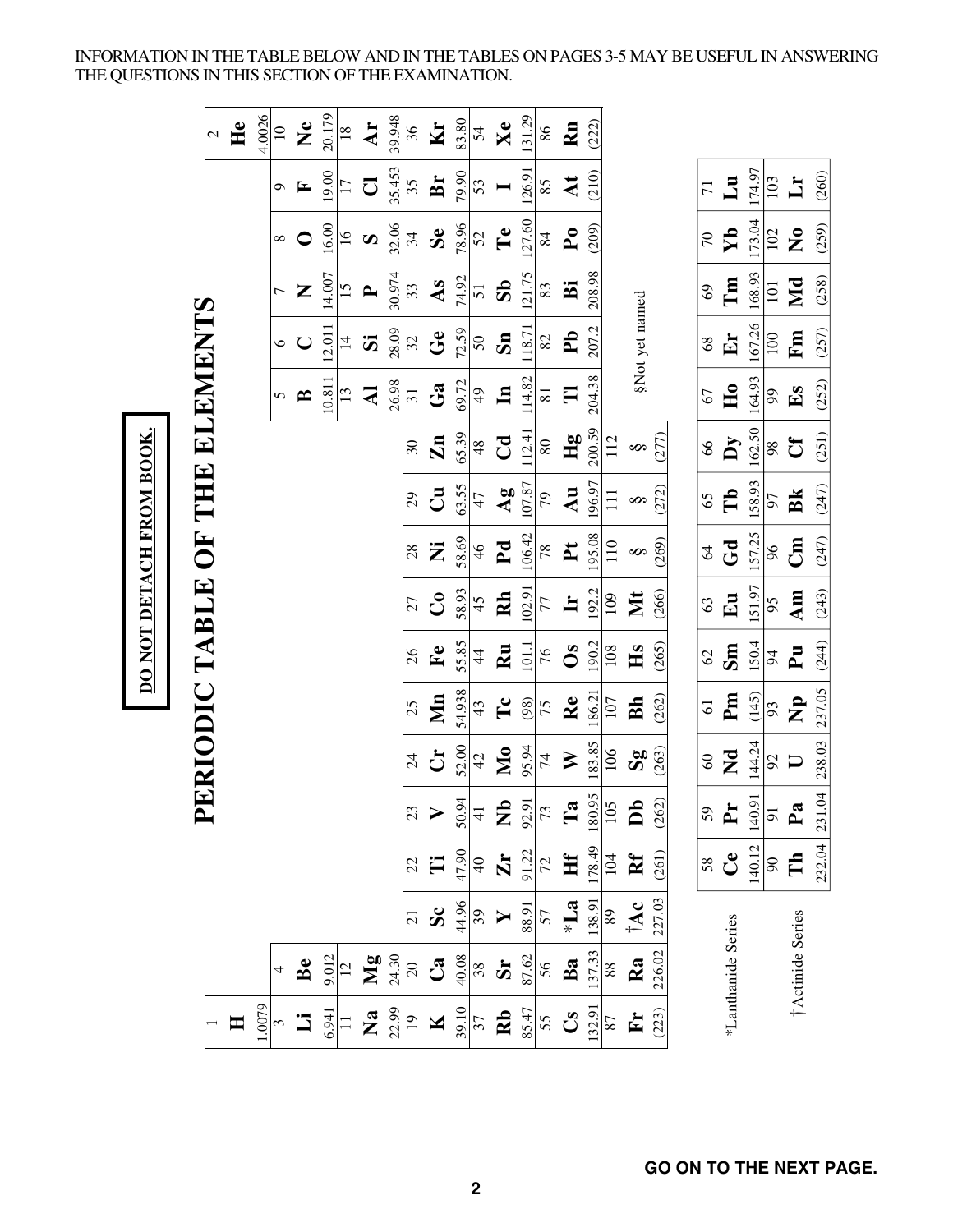| Half-reaction                                              |               |                                   | $E^{\circ}$ (V) |
|------------------------------------------------------------|---------------|-----------------------------------|-----------------|
| $Li^+ + e^-$                                               | $\rightarrow$ | Li(s)                             | $-3.05$         |
| $\text{Cs}^+ + e^-$                                        | $\rightarrow$ | Cs(s)                             | $-2.92$         |
| $K^+ + e^-$                                                | $\rightarrow$ | K(s)                              | $-2.92$         |
| $Rb^{+} + e^{-}$                                           | $\rightarrow$ | Rb(s)                             | $-2.92$         |
| $Ba^{2+}$ + 2 $e^{-}$                                      | $\rightarrow$ | Ba(s)                             | $-2.90$         |
| $Sr^{2+} + 2e^{-}$                                         | $\rightarrow$ | Sr(s)                             | $-2.89$         |
| $Ca^{2+} + 2e^{-}$                                         | $\rightarrow$ | Ca(s)                             | $-2.87$         |
| $Na^{+} + e^{-}$                                           | $\rightarrow$ | $Na(s)$ -2.71                     |                 |
| $\text{Mg}^{2+}$ + 2 $e^-$                                 | $\rightarrow$ | Mg(s)                             | $-2.37$         |
| $Be^{2+}$ + 2 $e^{-}$                                      | $\rightarrow$ | $Be(s)$ -1.70                     |                 |
| $Al^{3+}$ + 3 $e^-$                                        | $\rightarrow$ | $Al(s)$ -1.66                     |                 |
| $Mn^{2+}$ + 2 $e^-$                                        | $\rightarrow$ | Mn(s)                             | $-1.18$         |
| $\text{Zn}^{2+}$ + 2 $e^{-}$                               | $\rightarrow$ | Zn(s)                             | $-0.76$         |
| $Cr^{3+}$ + 3 $e^{-}$                                      | $\rightarrow$ | Cr(s)                             | $-0.74$         |
| $\text{Fe}^{2+}$ + 2 $e^{-}$                               | $\rightarrow$ | Fe(s)                             | $-0.44$         |
| $Cr^{3+} + e^{-}$                                          | $\rightarrow$ | $\mathrm{Cr}^{2+}$                | $-0.41$         |
| $Cd^{2+} + 2e^{-}$                                         | $\rightarrow$ | Cd(s)                             | $-0.40$         |
| $T1^{+} + e^{-}$                                           | $\rightarrow$ | Tl(s)                             | $-0.34$         |
| $\text{Co}^{2+}$ + 2 $e^{-}$                               | $\rightarrow$ | Co(s)                             | $-0.28$         |
| $Ni^{2+}$ + 2 $e^{-}$                                      | $\rightarrow$ | $\mathrm{Ni}(s)$                  | $-0.25$         |
| $\text{Sn}^{2+}$ + 2 $e^{-}$                               | $\rightarrow$ | Sn(s)                             | $-0.14$         |
| $Pb^{2+} + 2e^{-}$                                         | $\rightarrow$ | Pb(s)                             | $-0.13$         |
| $2H^{+}$ + 2 $e^{-}$                                       | $\rightarrow$ | $H_2(g)$                          | 0.00            |
| $S(s) + 2H^{+} + 2e^{-}$                                   |               | $\rightarrow$ H <sub>2</sub> S(g) | 0.14            |
| $\text{Sn}^{4+}$ + 2 e <sup>-1</sup>                       |               | $\rightarrow$ Sn <sup>2+</sup>    | 0.15            |
| $Cu^{2+} + e^{-}$                                          | $\rightarrow$ | $Cu+$                             | 0.15            |
| $Cu^{2+} + 2e^ \rightarrow$ $Cu(s)$                        |               |                                   | 0.34            |
| $Cu^{+} + e^{-}$                                           |               | $\rightarrow$ Cu(s)               | 0.52            |
| $I_2(s) + 2 e^ \rightarrow$ 2 I <sup>-</sup>               |               |                                   | 0.53            |
| $\text{Fe}^{3+} + e^ \rightarrow \text{Fe}^{2+}$           |               |                                   | 0.77            |
| $\text{Hg}_2^{2+} + 2e^ \rightarrow$ 2 Hg(l)               |               |                                   | 0.79            |
| $Ag^+ + e^ \rightarrow$ $Ag(s)$                            |               |                                   | $0.80\,$        |
| $\text{Hg}^{2+} + 2e^ \rightarrow$ $\text{Hg}(l)$          |               |                                   | 0.85            |
| $2 \text{ Hg}^{2+} + 2 e^{-} \rightarrow \text{Hg}_2^{2+}$ |               |                                   | 0.92            |
| $Br_2(l) + 2 e^ \rightarrow$ 2 Br <sup>-</sup>             |               |                                   | 1.07            |
| $O_2(g) + 4 H^+ + 4 e^- \rightarrow 2 H_2 O(l)$            |               |                                   | 1.23            |
| $Cl_2(g) + 2e^ \rightarrow$ 2 $Cl^-$                       |               |                                   | 1.36            |
| $Au^{3+} + 3e^{-}$ $\rightarrow$ Au(s)                     |               |                                   | 1.50            |
| $\text{Co}^{3+} + e^ \rightarrow \text{Co}^{2+}$           |               |                                   | 1.82            |
| $F_2(g) + 2 e^{-}$                                         |               | $\rightarrow$ 2 F <sup>-</sup>    | 2.87            |
|                                                            |               |                                   |                 |

## STANDARD REDUCTION POTENTIALS IN AQUEOUS SOLUTION AT 25°C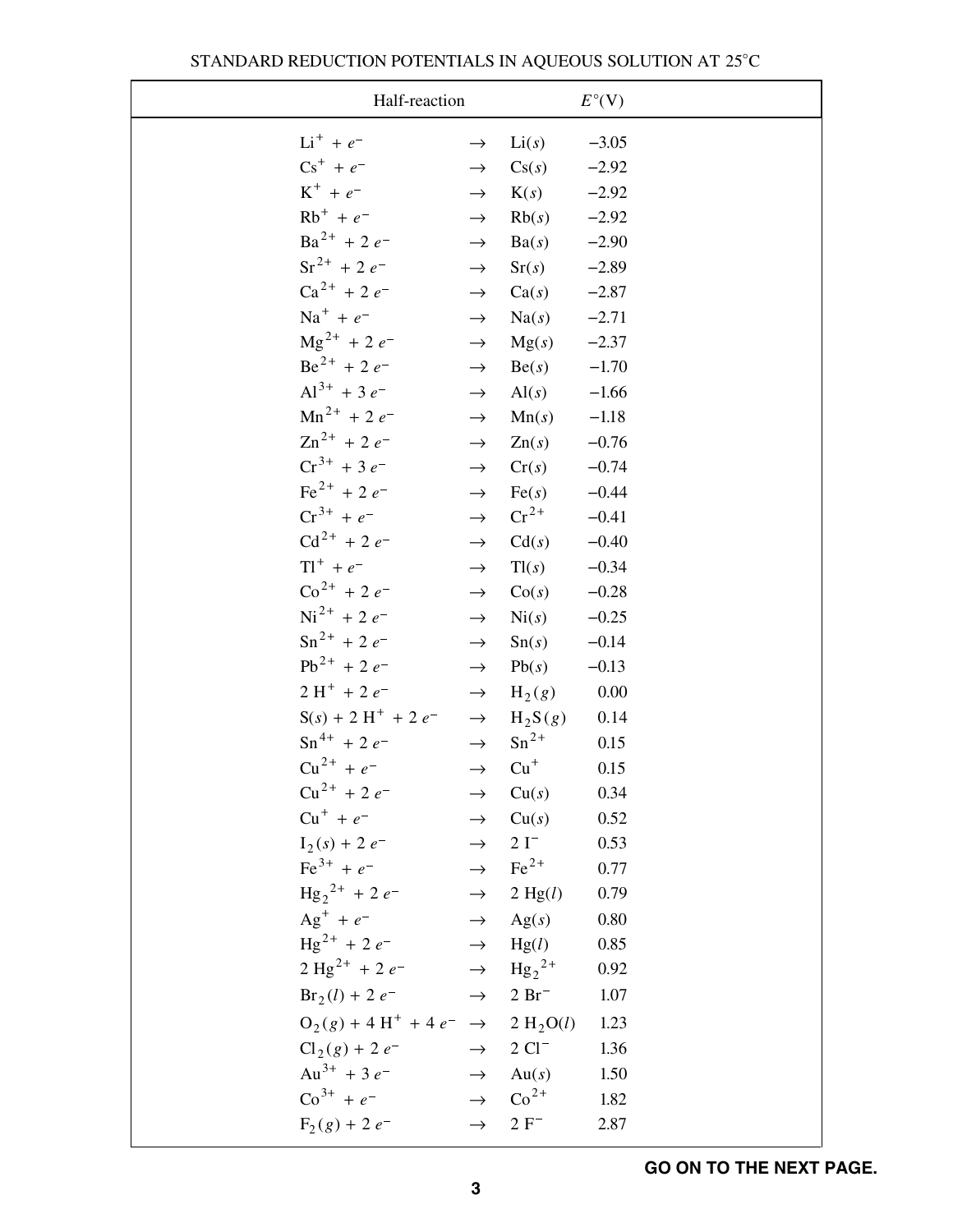#### ADVANCED PLACEMENT CHEMISTRY EQUATIONS AND CONSTANTS

#### **ATOMIC STRUCTURE**

$$
\Delta E = hv
$$
  
\n
$$
c = \lambda v
$$
  
\n
$$
\lambda = \frac{h}{mv}
$$
  
\n
$$
p = mv
$$
  
\n
$$
E_n = \frac{-2.178 \times 10^{-18}}{n^2} \text{ joule}
$$

#### **EQUILIBRIUM**

$$
K_a = \frac{[H^+][A^-]}{[HA]}
$$
  
\n
$$
K_b = \frac{[OH^-][HB^+]}{[B]}
$$
  
\n
$$
K_w = [OH^-][H^+] = 1.0 \times 10^{-14} \text{ @ } 25^{\circ}\text{C}
$$
  
\n
$$
= K_a \times K_b
$$
  
\n
$$
pH = -\log [H^+], \text{ pOH} = -\log [OH^-]
$$
  
\n
$$
14 = pH + pOH
$$
  
\n
$$
pH = pK_a + \log \frac{[A^-]}{[HA]}
$$
  
\n
$$
pOH = pK_b + \log \frac{[HB^+]}{[B]}
$$
  
\n
$$
pK_a = -\log K_a, \text{ pK}_b = -\log K_b
$$
  
\n
$$
K_p = K_c (RT)^{\Delta n},
$$

where  $\Delta n$  = moles product gas – moles reactant gas

#### **THERMOCHEMISTRY**

$$
\Delta S^{\circ} = \sum S^{\circ} \text{ products } -\sum S^{\circ} \text{ reactants}
$$
  
\n
$$
\Delta H^{\circ} = \sum \Delta H_f^{\circ} \text{ products } -\sum \Delta H_f^{\circ} \text{ reactants}
$$
  
\n
$$
\Delta G^{\circ} = \sum \Delta G_f^{\circ} \text{ products } -\sum \Delta G_f^{\circ} \text{ reactants}
$$
  
\n
$$
\Delta G^{\circ} = \Delta H^{\circ} - T \Delta S^{\circ}
$$
  
\n
$$
= -RT \ln K = -2.303 RT \log K
$$
  
\n
$$
= -n \mathcal{F} E^{\circ}
$$
  
\n
$$
\Delta G = \Delta G^{\circ} + RT \ln Q = \Delta G^{\circ} + 2.303 RT \log Q
$$
  
\n
$$
q = mc\Delta T
$$
  
\n
$$
C_p = \frac{\Delta H}{\Delta T}
$$

 $E =$  energy  $v = \text{frequency}$  $p =$  momentum *n* = principal quantum number  $m = \text{mass}$  $\lambda$  = wavelength  $v =$  velocity

Speed of light,  $c = 3.0 \times 10^8$  m s<sup>-1</sup> Planck's constant,  $h = 6.63 \times 10^{-34}$  J s Boltzmann's constant,  $k = 1.38 \times 10^{-23}$  J K<sup>-1</sup> Avogadro's number =  $6.022 \times 10^{23}$  molecules mol<sup>-1</sup> Electron charge,  $e = -1.602 \times 10^{-19}$  coulomb 1 electron volt per atom =  $96.5$  kJ mol<sup>-1</sup>

#### Equilibrium Constants

(weak acid) *K a*  $K_b$  (weak base)  $K_w$  (water) (gas pressure) *K p* (molar concentrations) *K c*  $S^{\circ}$  = standard entropy  $H^{\circ}$  = standard enthalpy  $G^{\circ}$  = standard free energy  $E^{\circ}$  = standard reduction potential  $T =$  temperature  $n =$  moles  $m = \text{mass}$  $q =$  heat  $c =$  specific heat capacity  $C_p$  = molar heat capacity at constant pressure 1 faraday  $\mathcal{F} = 96,500$  coulombs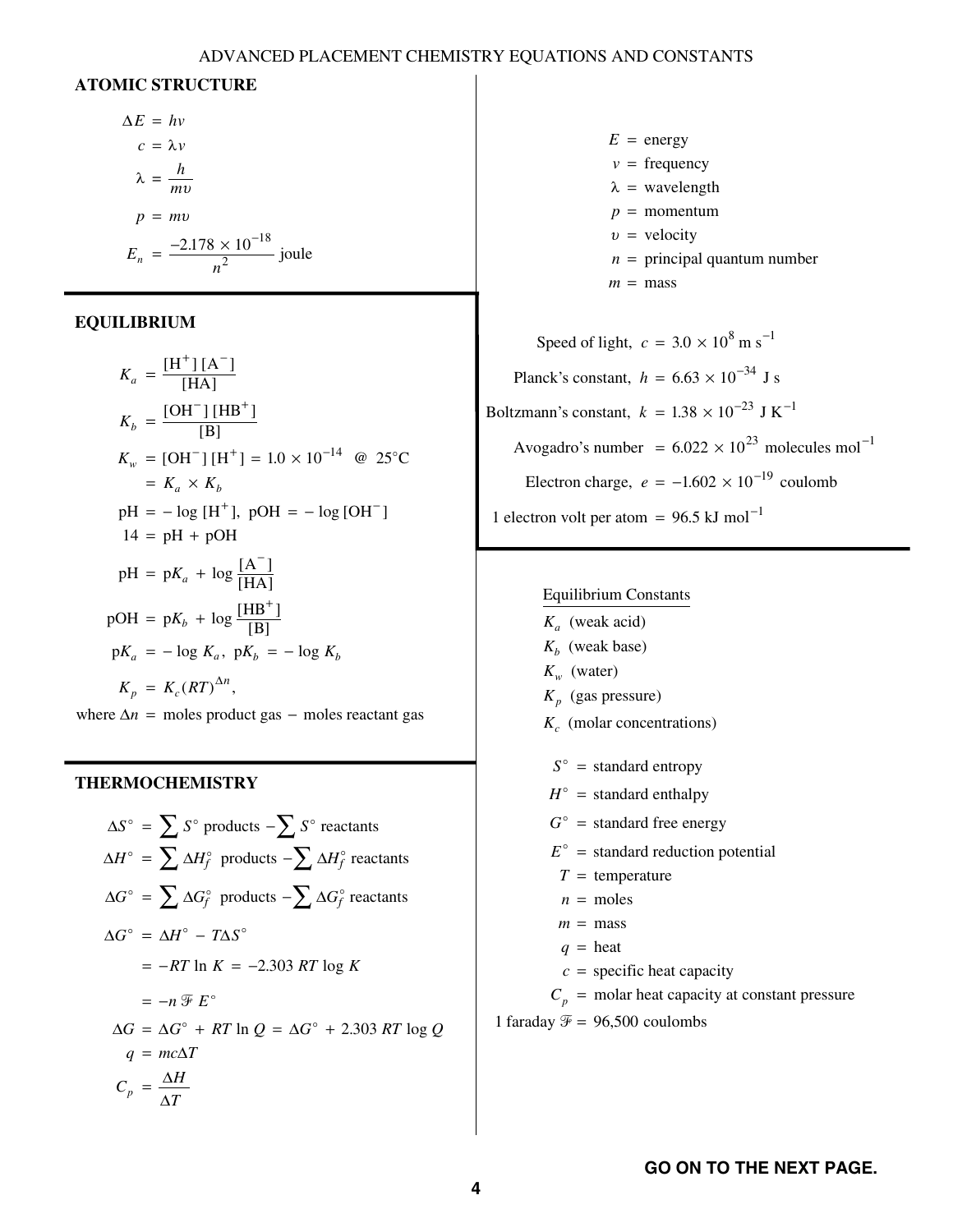$$
PV = nRT
$$
\n
$$
\left(P + \frac{n^2 a}{V^2}\right)(V - nb) = nRT
$$
\n
$$
P_A = P_{total} \times X_A, \text{ where } X_A = \frac{\text{moles A}}{\text{total moles}}
$$
\n
$$
P_{total} = P_A + P_B + P_C + \dots
$$
\n
$$
n = \frac{m}{M}
$$
\n
$$
K = {}^{\circ}C + 273
$$
\n
$$
\frac{P_1V_1}{T_1} = \frac{P_2V_2}{T_2}
$$
\n
$$
D = \frac{m}{V}
$$
\n
$$
u_{rms} = \sqrt{\frac{3kT}{M}} = \sqrt{\frac{3RT}{M}}
$$
\n
$$
KE \text{ per molecule } = \frac{1}{2}mv^2
$$
\n
$$
KE \text{ per molecul} = \frac{3}{2}RT
$$
\n
$$
\frac{r_1}{r_2} = \sqrt{\frac{M_2}{M_1}}
$$
\n
$$
\text{molarity}, M = \text{moles solute per liter solution}
$$
\n
$$
\text{molarity} = \frac{mRT}{V}i
$$

#### **OXIDATION-REDUCTION; ELECTROCHEMISTRY**

$$
Q = \frac{[C]^c [D]^d}{[A]^a [B]^b}, \text{ where } a A + b B \rightarrow c C + d D
$$
  

$$
I = \frac{q}{t}
$$
  

$$
E_{cell} = E_{cell}^{\circ} - \frac{RT}{n\mathcal{F}} \ln Q = E_{cell}^{\circ} - \frac{0.0592}{n} \log Q \text{ @ } 25^{\circ}C
$$
  

$$
\log K = \frac{nE^{\circ}}{0.0592}
$$

$$
P = \text{pressure}
$$
\n
$$
V = \text{volume}
$$
\n
$$
T = \text{temperature}
$$
\n
$$
n = \text{number of moles}
$$
\n
$$
D = \text{density}
$$
\n
$$
m = \text{mass}
$$
\n
$$
v = \text{velocity}
$$
\n
$$
u_{\text{rms}} = \text{root} - \text{mean-square speed}
$$
\n
$$
KE = \text{kinetic energy}
$$
\n
$$
r = \text{rate of effusion}
$$
\n
$$
M = \text{molar mass}
$$
\n
$$
\pi = \text{osmotic pressure}
$$
\n
$$
i = \text{van't Hoff factor}
$$
\n
$$
K_f = \text{molal freezing-point depression constant}
$$
\n
$$
K_b = \text{molal boiling-point elevation constant}
$$
\n
$$
Q = \text{reaction quotient}
$$
\n
$$
I = \text{current (amperes)}
$$
\n
$$
q = \text{charge (coulombs)}
$$
\n
$$
t = \text{time (seconds)}
$$
\n
$$
E^{\circ} = \text{standard reduction potential}
$$
\n
$$
K = \text{equilibrium constant}
$$
\n
$$
G \text{as constant}, R = 8.31 \text{ J mol}^{-1} \text{ K}^{-1}
$$
\n
$$
= 0.0821 \text{ L atm mol}^{-1} \text{ K}^{-1}
$$
\n
$$
= 8.31 \text{ volt coulomb mol}^{-1} \text{ K}^{-1}
$$
\n
$$
= 8.31 \text{ volt coulomb mol}^{-1} \text{ K}^{-1}
$$
\n
$$
= 8.31 \text{ volt coulomb mol}^{-1} \text{ K}^{-1}
$$
\n
$$
= 8.31 \text{ Vol. } \text{coulomb mol}^{-1} \text{ K}^{-1}
$$
\n
$$
= 8.31 \text{ Vol. } \text{coulomb mol}^{-1} \text{ K}^{-1}
$$
\n
$$
= 8.31 \text{ Vol. } \text{coulomb mol}^{-1} \text{ K}^{-1}
$$
\n
$$
= 8.31 \text{ Vol. } \text{C} = 1.86 \text{ K kg mol}^{-1}
$$

$$
K_b
$$
 for H<sub>2</sub>O = 0.512 K kg mol<sup>-1</sup>

 $STP = 0.000^{\circ}$ C and 1.000 atm

Faraday's constant,  $\mathcal{F} = 96,500$  coulombs per mole of electrons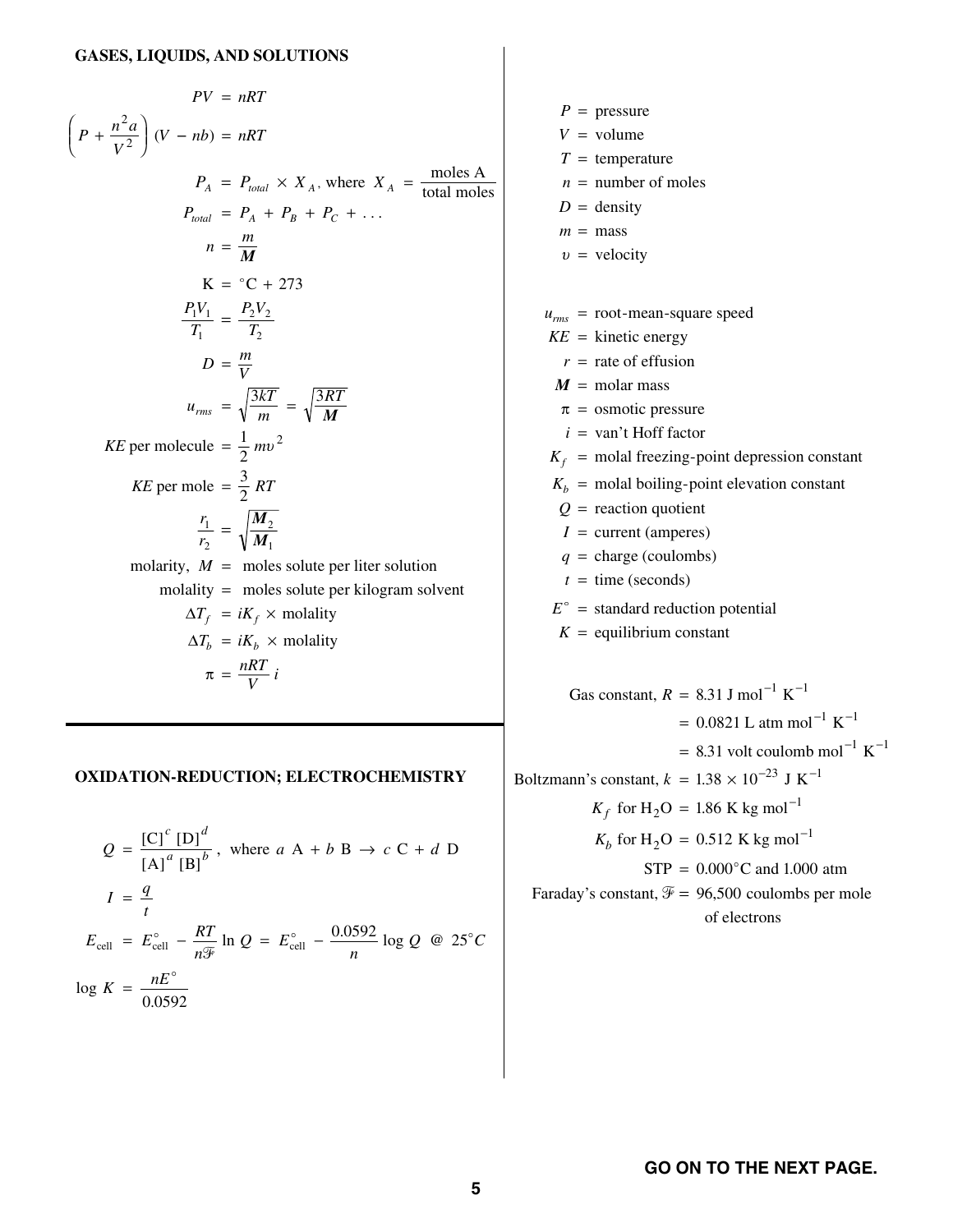## **CHEMISTRY Section II (Total time—90 minutes)**

#### **Part A**

## **Time—40 minutes YOU MAY USE YOUR CALCULATOR FOR PART A.**

CLEARLY SHOW THE METHOD USED AND THE STEPS INVOLVED IN ARRIVING AT YOUR ANSWERS. It is to your advantage to do this, since you may obtain partial credit if you do and you will receive little or no credit if you do not. Attention should be paid to significant figures.

Be sure to write all your answers to the questions on the lined pages following each question in the booklet with the pink cover. Do NOT write your answers on the green insert.

Answer Question 1 below. The Section II score weighting for this question is 20 percent.

- 1. Answer the following questions relating to the solubility of the chlorides of silver and lead.
	- (a) At  $10^{\circ}$ C,  $8.9 \times 10^{-5}$  g of AgCl(s) will dissolve in 100. mL of water.
		- (i) Write the equation for the dissociation of AgCl(*s*) in water.
		- (ii) Calculate the solubility, in mol  $L^{-1}$ , of AgCl(s) in water at 10<sup>o</sup>C.
		- (iii) Calculate the value of the solubility-product constant,  $K_{sp}$ , for AgCl(s) at 10°C.
	- (b) At 25°C, the value of  $K_{sp}$  for PbCl<sub>2</sub>(*s*) is  $1.6 \times 10^{-5}$  and the value of  $K_{sp}$  for AgCl(*s*) is  $1.8 \times 10^{-10}$ .
		- (i) If 60.0 mL of 0.0400 *M* NaCl(*aq*) is added to 60.0 mL of 0.0300 *M* Pb(NO<sub>3</sub>)<sub>2</sub>(*aq*), will a precipitate form? Assume that volumes are additive. Show calculations to support your answer.
		- (ii) Calculate the equilibrium value of  $[Pb^{2+}(aq)]$  in 1.00 L of saturated PbCl<sub>2</sub> solution to which 0.250 mole of NaCl(*s*) has been added. Assume that no volume change occurs.
		- (iii) If 0.100 *M* NaCl(*aq*) is added slowly to a beaker containing both 0.120 *M* AgNO<sub>3</sub>(*aq*) and 0.150 *M*  $Pb(NO<sub>3</sub>)(aq)$  at 25°C, which will precipitate first, AgCl(s) or PbCl<sub>2</sub>(s)? Show calculations to support your answer.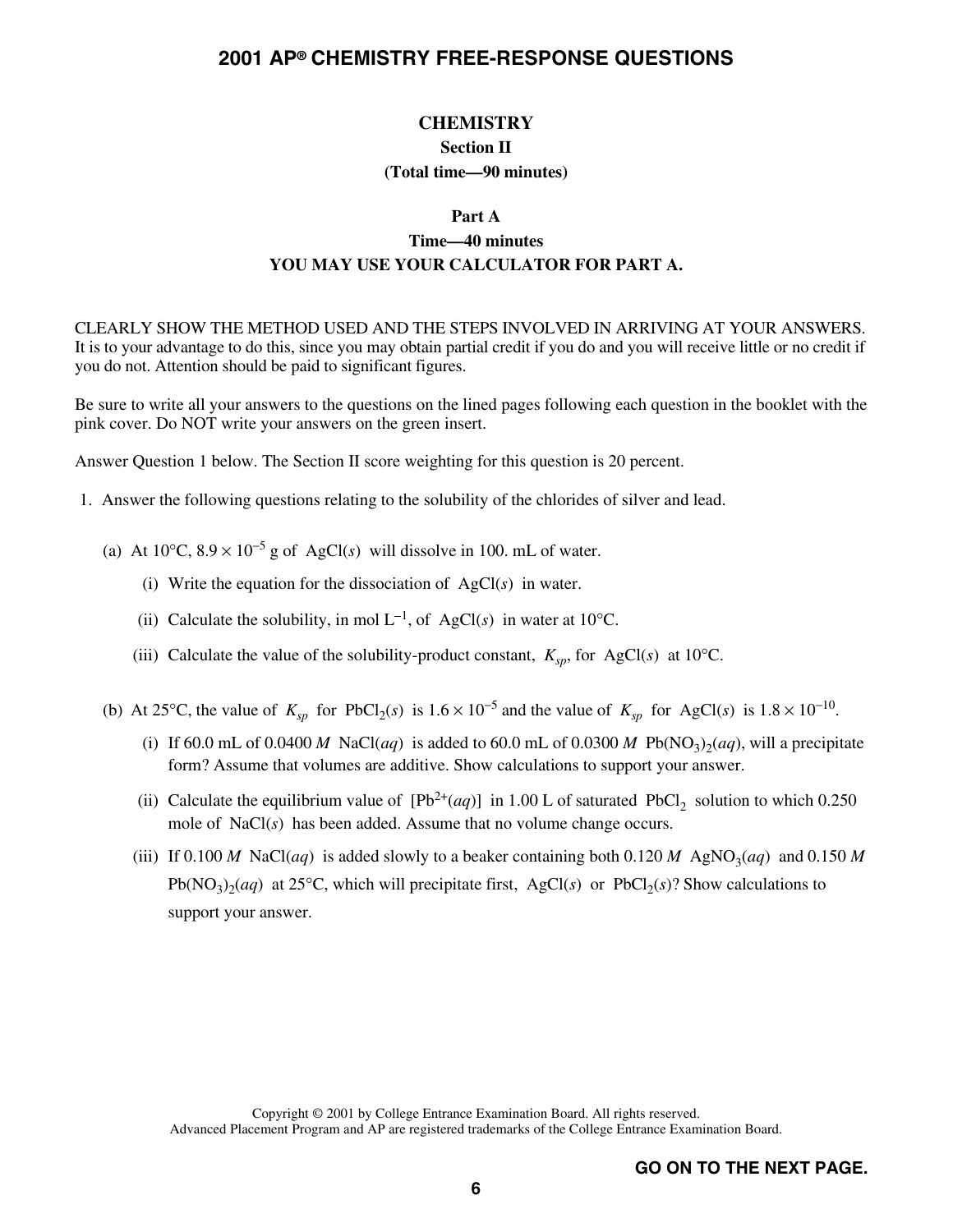Answer EITHER Question 2 below OR Question 3 printed on page 8. Only one of these two questions will be graded. If you start both questions, be sure to cross out the question you do not want graded. The Section II score weighting for the question you choose is 20 percent.

 $2 \text{ NO}(g) + \text{O}_2(g) \rightarrow 2 \text{ NO}_2(g)$   $\Delta H^\circ = -114.1 \text{ kJ}, \Delta S^\circ = -146.5 \text{ J K}^{-1}$ 

- 2. The reaction represented above is one that contributes significantly to the formation of photochemical smog.
	- (a) Calculate the quantity of heat released when 73.1 g of NO( $g$ ) is converted to NO<sub>2</sub>( $g$ ).
	- (b) For the reaction at 25<sup>o</sup>C, the value of the standard free-energy change,  $\Delta G^{\circ}$ , is -70.4 kJ.
		- (i) Calculate the value of the equilibrium constant,  $K_{eq}$ , for the reaction at 25°C.
		- (ii) Indicate whether the value of  $\Delta G^{\circ}$  would become more negative, less negative, or remain unchanged as the temperature is increased. Justify your answer.
	- (c) Use the data in the table below to calculate the value of the standard molar entropy,  $S^{\circ}$ , for  $O_2(g)$  at 25<sup>o</sup>C.

|                     | Standard Molar Entropy, S°<br>$(J K^{-1} mol^{-1})$ |
|---------------------|-----------------------------------------------------|
| NO(g)               | 210.8                                               |
| NO <sub>2</sub> (g) | 240.1                                               |

(d) Use the data in the table below to calculate the bond energy, in  $kJ$  mol<sup>-1</sup>, of the nitrogen-oxygen bond in  $NO<sub>2</sub>$ . Assume that the bonds in the  $NO<sub>2</sub>$  molecule are equivalent (i.e., they have the same energy).

|                               | <b>Bond Energy</b><br>$(kJ \text{ mol}^{-1})$ |
|-------------------------------|-----------------------------------------------|
| Nitrogen-oxygen bond in NO    | 607                                           |
| Oxygen-oxygen bond in $O_2$   | 495                                           |
| Nitrogen-oxygen bond in $NO2$ |                                               |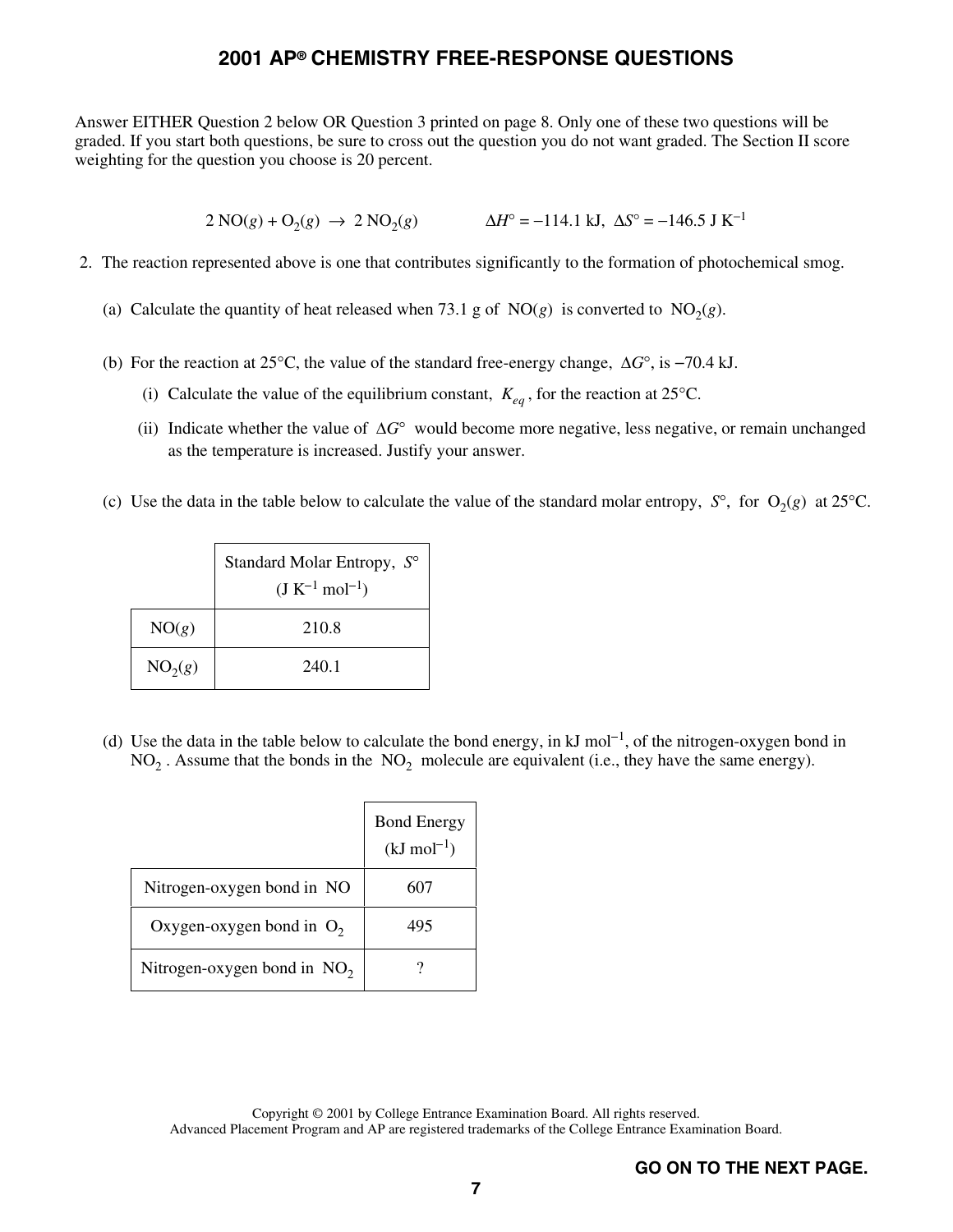- 3. Answer the following questions about acetylsalicylic acid, the active ingredient in aspirin.
	- (a) The amount of acetylsalicylic acid in a single aspirin tablet is 325 mg, yet the tablet has a mass of 2.00 g. Calculate the mass percent of acetylsalicylic acid in the tablet.
	- (b) The elements contained in acetylsalicylic acid are hydrogen, carbon, and oxygen. The combustion of 3.000 g of the pure compound yields 1.200 g of water and 3.72 L of dry carbon dioxide, measured at 750. mm Hg and 25°C. Calculate the mass, in g, of each element in the 3.000 g sample.
	- (c) A student dissolved 1.625 g of pure acetylsalicylic acid in distilled water and titrated the resulting solution to the equivalence point using 88.43 mL of 0.102 *M* NaOH(*aq*). Assuming that acetylsalicylic acid has only one ionizable hydrogen, calculate the molar mass of the acid.
	- (d) A 2.00  $\times$  10<sup>-3</sup> mole sample of pure acetylsalicylic acid was dissolved in 15.00 mL of water and then titrated with  $0.100 M$  NaOH(*aq*). The equivalence point was reached after 20.00 mL of the NaOH solution had been added. Using the data from the titration, shown in the table below, determine
		- (i) the value of the acid dissociation constant,  $K_a$ , for acetylsalicylic acid and
		- (ii) the pH of the solution after a total volume of 25.00 mL of the NaOH solution had been added (assume that volumes are additive).

| Volume of<br>$0.100 M$ NaOH<br>Added (mL) | pH   |
|-------------------------------------------|------|
| 0.00                                      | 2.22 |
| 5.00                                      | 2.97 |
| 10.00                                     | 3.44 |
| 15.00                                     | 3.92 |
| 20.00                                     | 8.13 |
| 25.00                                     | ?    |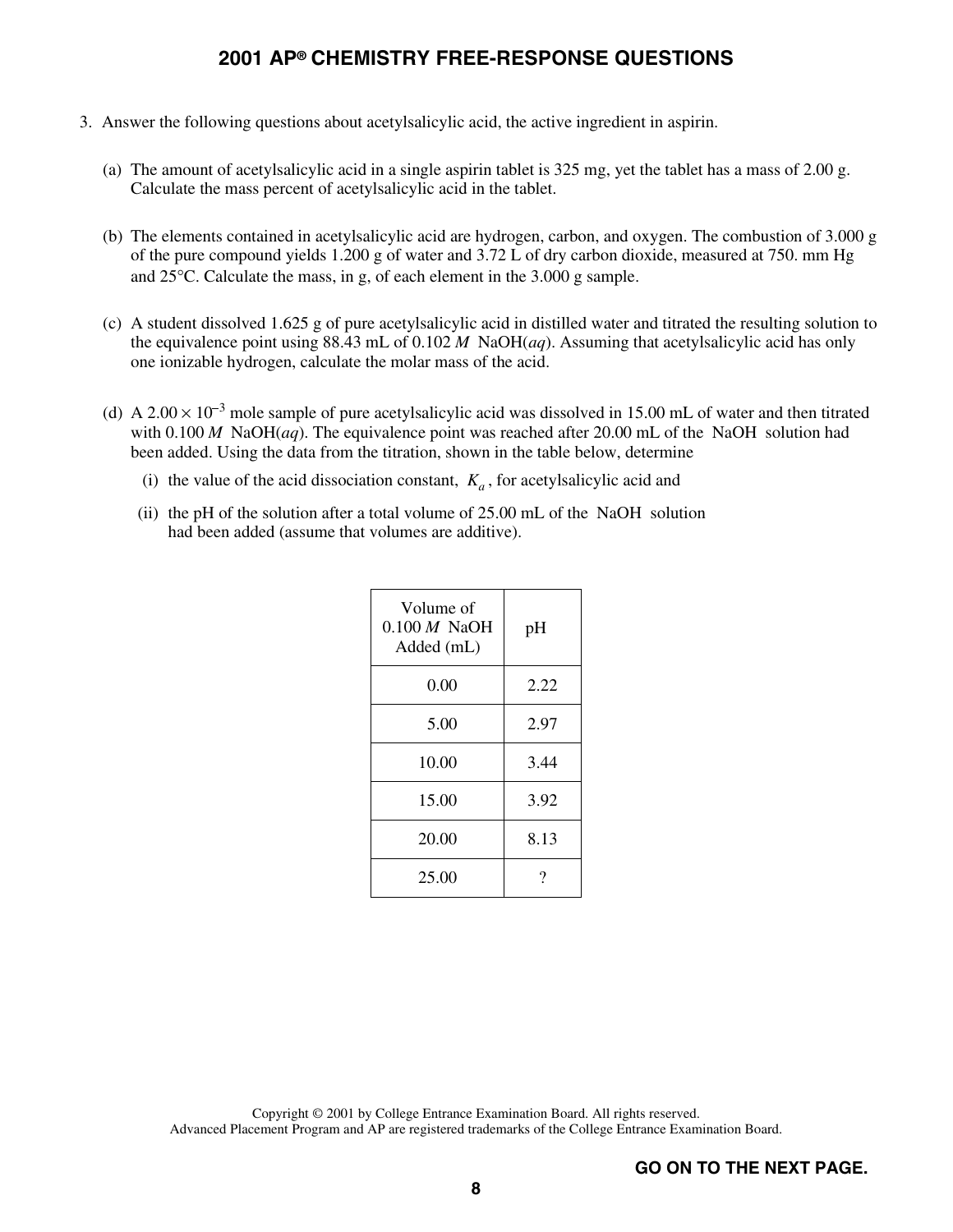#### **CHEMISTRY**

#### **Part B**

## **Time—50 minutes**

#### **NO CALCULATORS MAY BE USED FOR PART B.**

Answer Question 4 below. The Section II score weighting for this question is 15 percent.

4. Write the formulas to show the reactants and the products for any FIVE of the laboratory situations described below. Answers to more than five choices will not be graded. In all cases, a reaction occurs. Assume that solutions are aqueous unless otherwise indicated. Represent substances in solution as ions if the substances are extensively ionized. Omit formulas for any ions or molecules that are unchanged by the reaction. You need not balance the equations.

Example: A strip of magnesium is added to a solution of silver nitrate.

$$
\left[\begin{matrix} \epsilon_{\lambda} & \mathsf{Mq} + Aq^+ & \rightarrow & Mq^{2+} + Aq \end{matrix}\right]
$$

- (a) Sulfur dioxide gas is bubbled into distilled water.
- (b) A drop of potassium thiocyanate solution is added to a solution of iron(III) nitrate.
- (c) A piece of copper wire is placed in a solution of silver nitrate.
- (d) Solutions of potassium hydroxide and propanoic acid are mixed.
- (e) A solution of iron(II) chloride is added to an acidified solution of sodium dichromate.
- (f) Chlorine gas is bubbled through a solution of potassium bromide.
- (g) Solutions of strontium nitrate and sodium sulfate are mixed.
- (h) Powdered magnesium carbonate is heated strongly.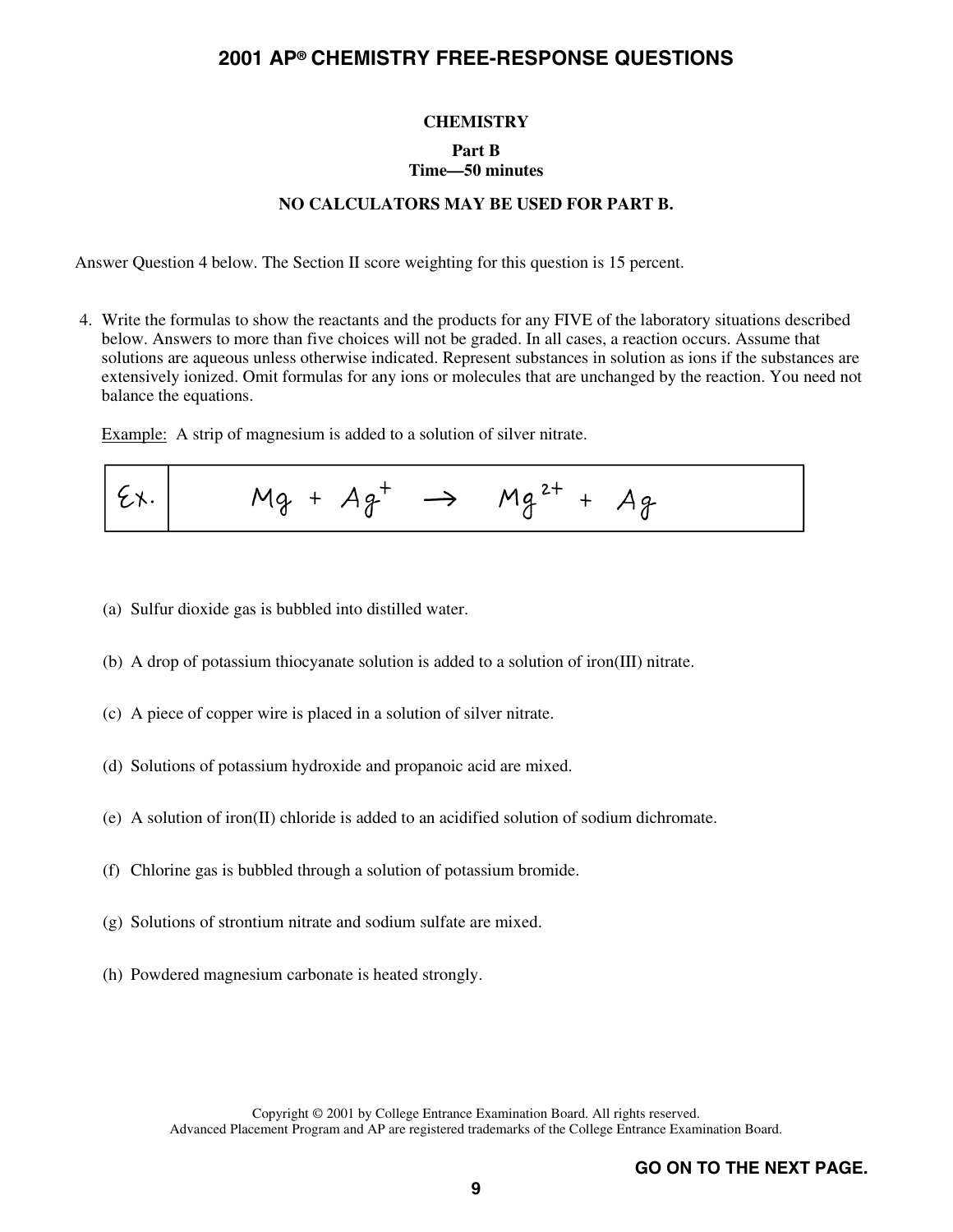Your responses to the rest of the questions in this part of the examination will be graded on the basis of the accuracy and relevance of the information cited. Explanations should be clear and well organized. Examples and equations may be included in your responses where appropriate. Specific answers are preferable to broad, diffuse responses.

Answer BOTH Question 5 below AND Question 6 printed on page 11. Both of these questions will be graded. The Section II score weighting for these questions is 30 percent (15 percent each).



- 5. Answer the questions below that relate to the five aqueous solutions at  $25^{\circ}$ C shown above.
	- (a) Which solution has the highest boiling point? Explain.
	- (b) Which solution has the highest pH? Explain.
	- (c) Identify a pair of the solutions that would produce a precipitate when mixed together. Write the formula of the precipitate.<br>(d) Which solution could be used to oxidize the  $Cl^-(aq)$  ion? Identify the product of the oxi the precipitate.
	-
	- (e) Which solution would be the least effective conductor of electricity? Explain.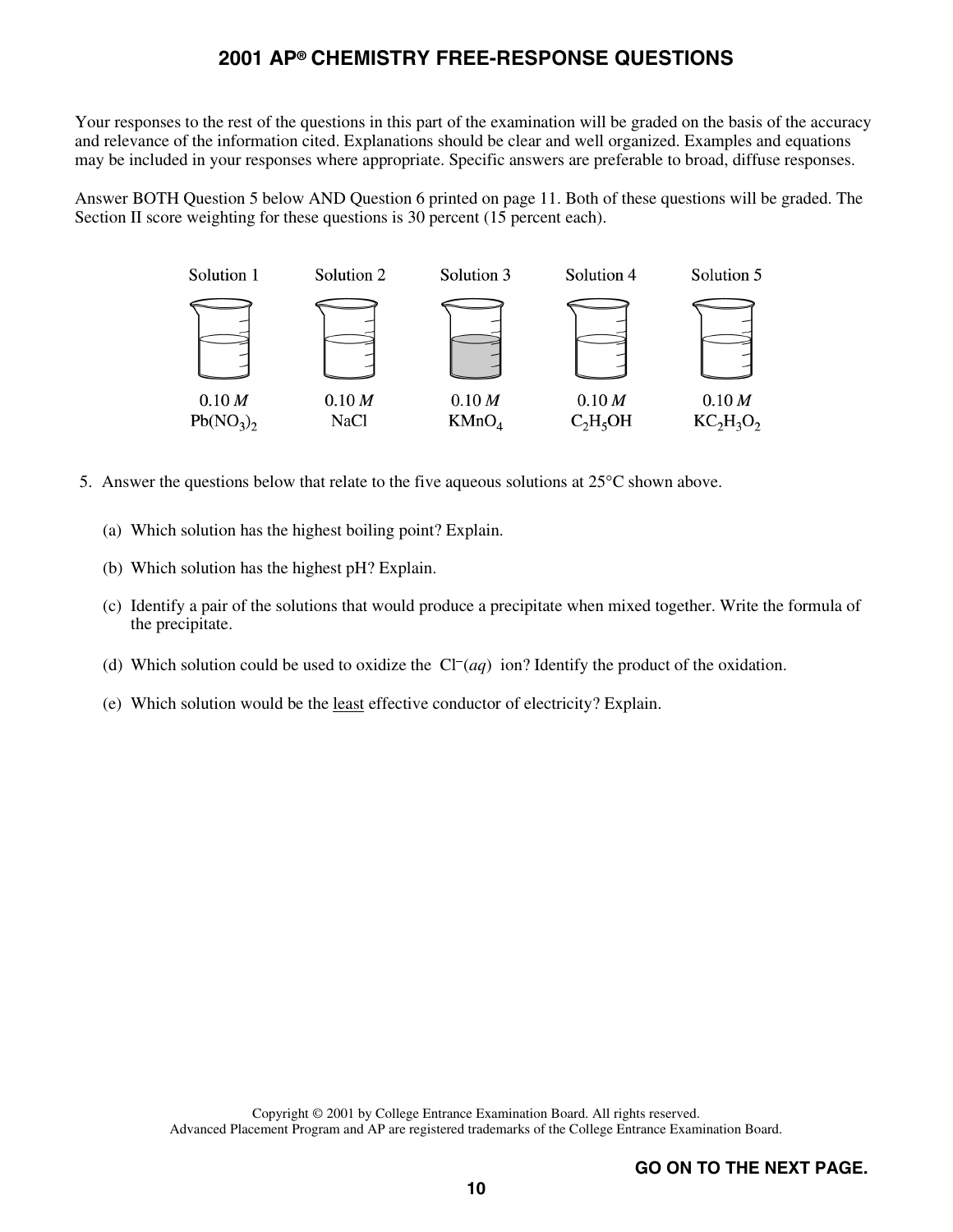# **2001 AP® CHEMISTRY FREE-RESPONSE QUESTIONS**<br> $3 \Gamma(aq) + S_2 O_8^{2−}(aq) \rightarrow I_3^{−}(aq) + 2\,SO_4^{2−}(aq)$

$$
3\,\Gamma(aq) + S_2O_8^{2-}(aq) \rightarrow I_3^-(aq) + 2\,SO_4^{2-}(aq)
$$

- $3 \Gamma(aq) + S_2O_8^{2-}(aq) \rightarrow I_3^-(aq) + 2 SO_4^{2-}(aq)$ <br>6. Iodide ion,  $\Gamma(aq)$ , reacts with peroxydisulfate ion,  $S_2O_8^{2-}(aq)$ , according to the equation above. Assume that the reaction goes to completion. -
	- (a) Identify the type of reaction (combustion, disproportionation, neutralization, oxidation-reduction, precipitation, etc.) represented by the equation above. Also, give the formula of another substance that could Exection goes to comprehensive of reprecipitation, etc.) reprecipitation, etc.) reprecipitation, etc.)  $I_3$  $I_3^-(aq)$ . (a) Identity the type of reaction (comeastion, dispreparation, heditalization, ontation reaction,<br>precipitation, etc.) represented by the equation above. Also, give the formula of another substance that course<br>convert  $\Gamma$ 1.
	- concentration of  $I_3$ <sup>-</sup>(*aq*) over the following 80 minutes is shown in the graph below.



- (i) Indicate the time at which the reaction first reaches completion by marking an "X" on the curve above at the point that corresponds to this time. Explain your reasoning.
- (ii) Explain how to determine the instantaneous rate of formation of  $I_3$ <sup>-</sup>(*aq*) at exactly 20 minutes. Draw on the graph above as part of your explanation.
- (c) Describe how to change the conditions of the experiment in part (b) to determine the order of the reaction on the graph above as part of your explanation.<br>Describe how to change the conditions of the experime with respect to  $\Gamma(aq)$  and with respect to  $S_2O_8^{2-}(aq)$ .
- (d) State clearly how to use the information from the results of the experiments in part (c) to determine the value of the rate constant, *k*, for the reaction.
- (e) On the graph below (which shows the results of the initial experiment as a dashed curve), draw in a curve for the results you would predict if the initial experiment were to be carried out at  $35^{\circ}$ C rather than at  $25^{\circ}$ C.



Copyright © 2001 by College Entrance Examination Board. All rights reserved. Advanced Placement Program and AP are registered trademarks of the College Entrance Examination Board.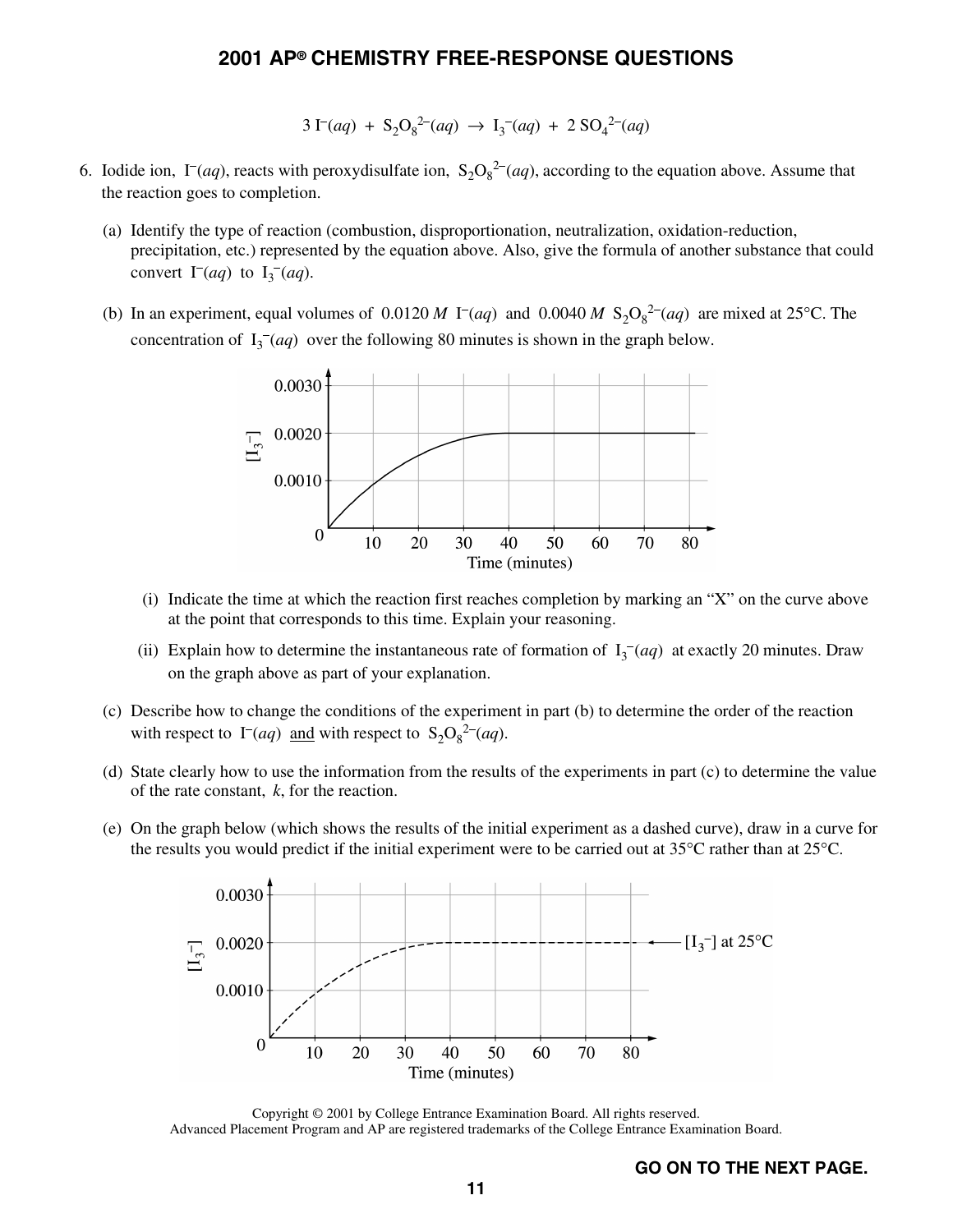Answer EITHER Question 7 below OR Question 8 printed on page 13. Only one of these two questions will be graded. If you start both questions, be sure to cross out the question you do not want graded. The Section II score weighting for the question you choose is 15 percent.



- 7. Answer the following questions that refer to the galvanic cell shown in the diagram above. (A table of standard reduction potentials is printed on the green insert and on page 4 of the booklet with the pink cover.)
	- (a) Identify the anode of the cell and write the half-reaction that occurs there.
	- (b) Write the net ionic equation for the overall reaction that occurs as the cell operates and calculate the value of the standard cell potential,  $E_{cell}^{\circ}$ .
	- (c) Indicate how the value of  $E_{cell}$  would be affected if the concentration of Ni(NO<sub>3</sub>)<sub>2</sub>(*aq*) was changed from 1.0 *M* to 0.10 *M* and the concentration of  $\text{Zn}(\text{NO}_3)_{2}(aq)$  remained at 1.0 *M*. Justify your answer.
	- (d) Specify whether the value of  $K_{eq}$  for the cell reaction is less than 1, greater than 1, or equal to 1. Justify your answer.